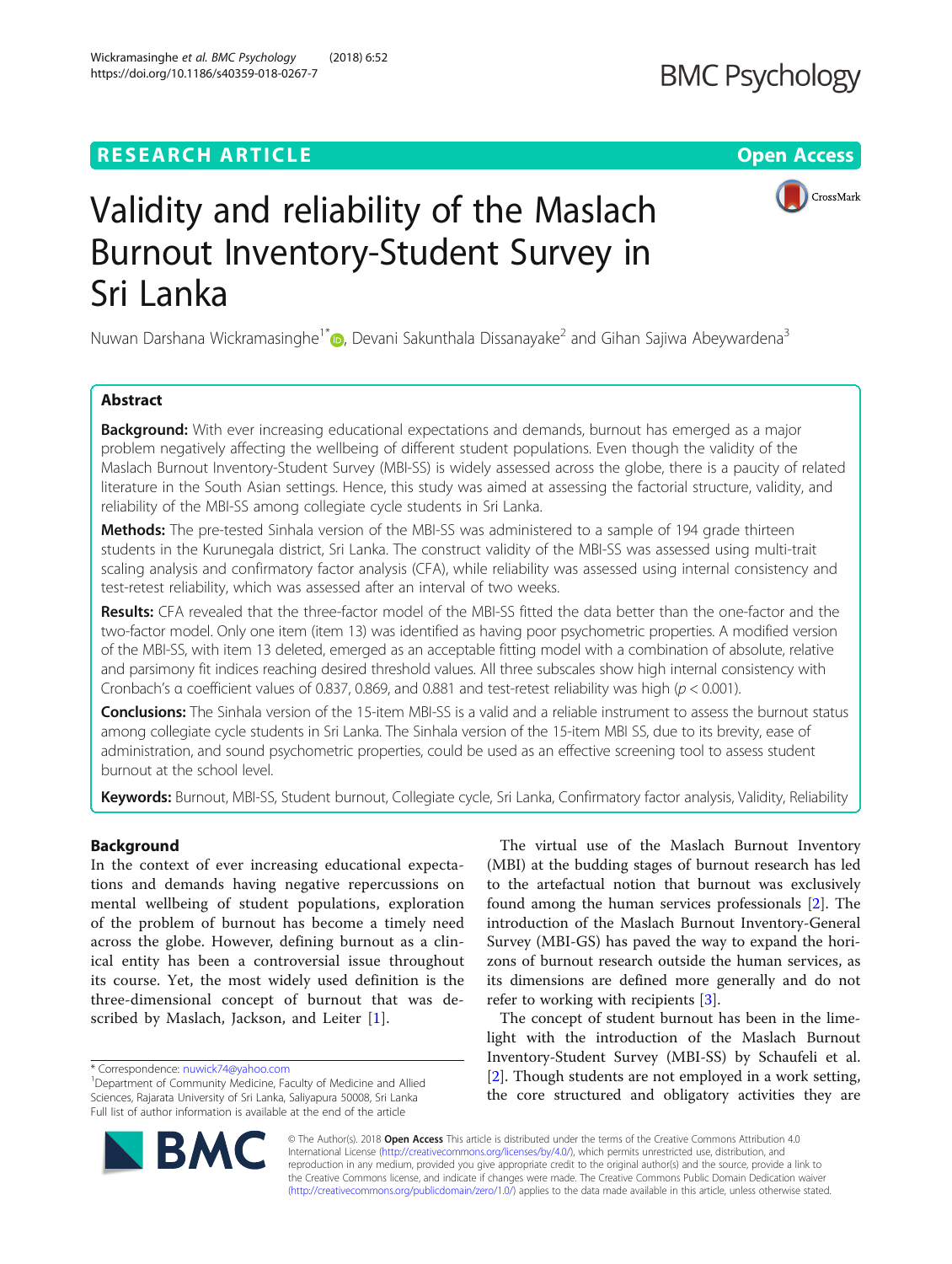involved in, such as attending classes and finishing assignments, are targeted at the ultimate objective of passing examinations [[4](#page-8-0)]. Hence, from a psychological perspective, their coercive core activities can be considered as 'work' [\[5](#page-8-0)].

In accordance with the original definition of burnout, Schaufeli et al. [\[2](#page-8-0)] have defined student burnout as, "a three-dimensional syndrome that is characterised by feelings of exhaustion due to the demands of studying, a cynical attitude of withdrawal and detachment, and reduced professional efficacy regarding academic requirements". According to that definition [[2](#page-8-0)], Exhaustion (EX) can be defined as feelings of strain, particularly chronic fatigue resulting from overtaxing work. Cynicism (CY) is manifested in an indifferent or a distal attitude toward work in general, a loss of interest in one's work and not seeing it as meaningful. Reduced Professional Efficacy (PE) refers to diminished feelings of competence as well as less successful achievements and to lack of accomplishment in one's work.

Though various study instruments have been used to assess burnout among student populations, the first reported literature pertaining to the invention of a specific measure to assess student burnout is the invention of MBI-SS by Schaufeli et al. [[2\]](#page-8-0). Since then, MBI-SS has been cited as the most widely used research instrument to assess burnout in different student populations across the globe  $[6-8]$  $[6-8]$  $[6-8]$  $[6-8]$ . MBI-SS is one of the latest additions to the family of inventories of MBI. This inventory is a modified form of the MBI-GS. The MBI-SS, which is a self-administered questionnaire, consists of 16 items representing the three dimensions of student burnout. The three-factor conceptualisation of the MBI-SS has been confirmed in different student populations in different countries  $[2, 5, 9-12]$  $[2, 5, 9-12]$  $[2, 5, 9-12]$  $[2, 5, 9-12]$  $[2, 5, 9-12]$  $[2, 5, 9-12]$  $[2, 5, 9-12]$  $[2, 5, 9-12]$ . However, hitherto, there is no published literature pertaining to the validity of MBI-SS in the South Asian context.

Though not widely used as the MBI-SS, the School Burnout Inventory, which consists of three dimensions, developed by Salmela-Aro et al. [[13\]](#page-9-0), the two-factor Oldenburg Burnout Inventory student version developed by Campos et al. [[14\]](#page-9-0) and the Copenhagen Burnout Inventory-Student version developed by Campos et al. [[15](#page-9-0)] have been used to assess the concept of student burnout.

Even though a plethora of research have been conducted among different student populations pertaining to burnout across the globe, the published literature on the topic in the South Asian context is scanty. In Sri Lanka, the period of general education comprises all grades from grade one to thirteen in the school system and the collegiate cycle in the education system consists of grade twelve and grade thirteen. At the end of the collegiate cycle, grade thirteen students sit for the General Certificate of Examination (GCE) Advanced Level, which is the national level selection examination for state university admissions. Studies conducted on assessing mental health issues among Sri Lankan collegiate cycle students reveal that the prevalence of mental health problems such as depression and anxiety are high and further evidence suggests that symptoms are mainly attributable to examination induced stress [[16](#page-9-0)]. In addition, the findings of a national survey revealed that nearly one in five adolescents in schools appear to have clinically relevant mental health problems [\[17\]](#page-9-0) and approximately one third of adolescents had indicated that they felt pressurized due to the parents' and teachers' expectations of higher academic performance [\[18\]](#page-9-0). Against the backdrop of high prevalence of mental health problems in students, exploring the concept of student burnout is extremely important and a timely, as burnout directly assesses the psychological well-being in relation to academic endeavours. However, owing to the absence of a validated instrument to assess burnout in the Sri Lankan context, this important research area is not widely explored.

In this background, the present study was designed to assess the construct validity and reliability of the MBI-SS among collegiate cycle students and to explore the applicability of the three-factor model of the MBI-SS in the Sri Lankan context.

## **Methods**

## Study design and setting

This school-based, cross-sectional validation study was conducted in the Kurunegala district, North Western province, Sri Lanka. The study was conducted from May 2014 to April 2015 in three Sinhala medium government schools in the Kurunegala district. All these three schools have students studying in all four collegiate cycle subject streams, viz., Science, Arts, Commerce, and Technology.

#### **Participants**

Three classes each were selected from the three selected schools and this selection represented both male and female students studying in all four subject streams. The total number of students participated in the study was 194 and the response rate was 100.0%. The majority of the participants were females ( $n = 107, 55.2\%$ ). The mean age of the sample was  $18.3$  years  $(SD = 0.43$  years). The number of students in the Science, Arts, Commerce, and the Technology streams were 78 (40.2%), 60 (30.9%), 41 (21.2%), and 15 (7.7%) respectively.

## Measures

In the 16-item MBI-SS, which is a self-administered questionnaire, five items are targeted at identifying EX, five items are targeted at identifying CY, and six items are targeted at identifying PE. A seven-point rating scale is used to assess the frequency in which the respondents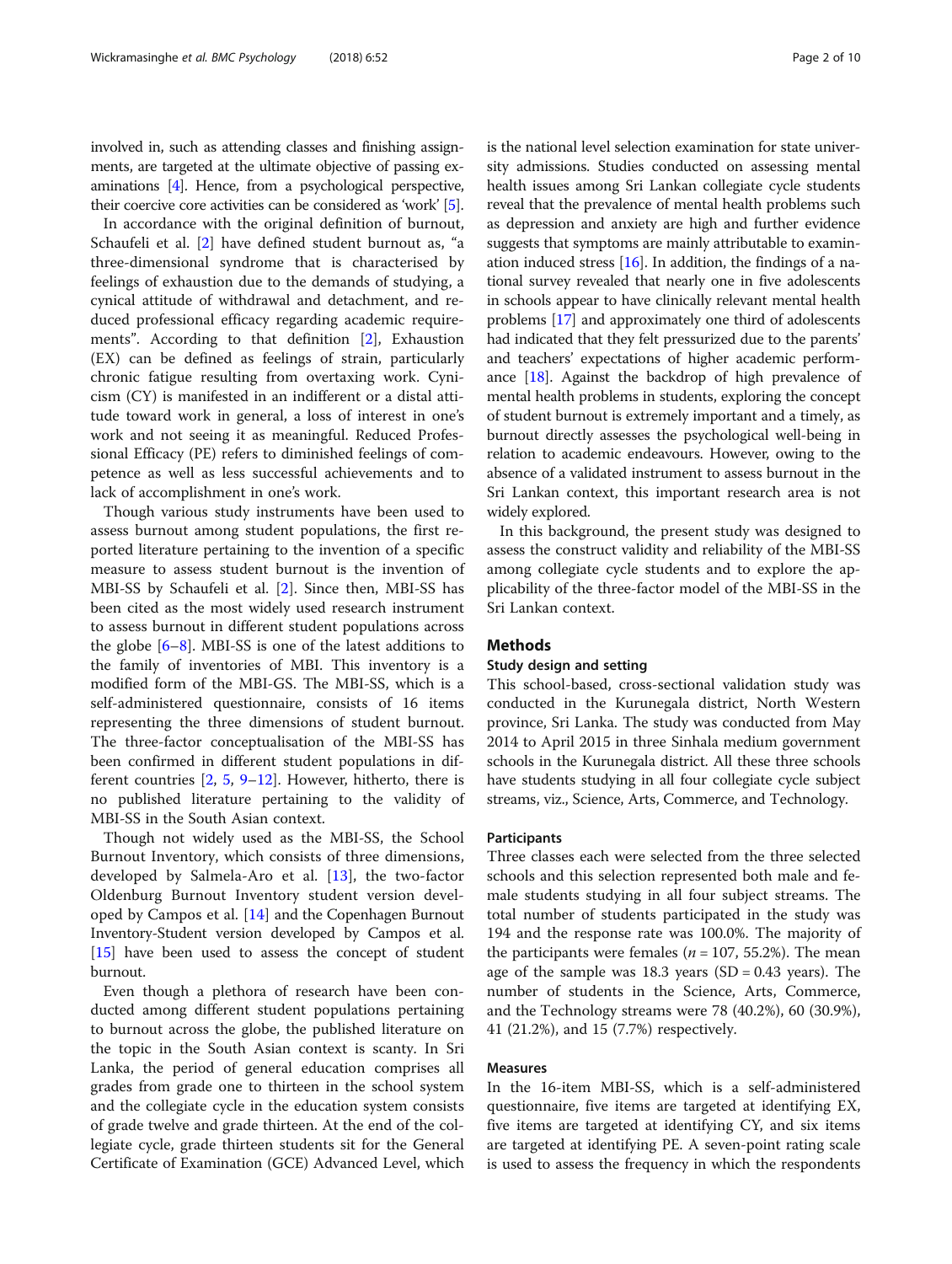experience feelings related to each dimension and this rating scale ranges from 0 (never) to 6 (every day). According to the scores of each dimension, the high scores on EX and CY and low scores on PE are indicative of burnout.

The forward-backward translation method was used to translate the 16-item MBI-SS to Sinhala. This forwardbackward translation method is a widely accepted method for cross-cultural adaptation of study instruments [[19](#page-9-0)–[21\]](#page-9-0). The method included, forward translation, backward translation, and pre-testing and cognitive interviewing. Two bilingual translators, who are fluent in Sinhala and English, independently translated the questionnaire into Sinhala while ensuring semantic equivalence, conceptual equivalence, and normative equivalence. To produce a synthesis of the two forward translations, an independent reviewer, who is fluent in both languages, reviewed both translations together with the original English version. Any discrepancies and ambiguities between the translated versions and any deficiencies compared to the original English version were resolved by consensus. The synthesised forward translated version was agreed upon for the backward translation. Two sworn language translators, who were totally blind to the original English version of the MBI-SS, independently translated the synthesised forward translation of MBI-SS back into English, without referring to the original version. Pre-testing of the synthesised forward translation of the MBI-SS was conducted among a sample of 25 grade thirteen students who were studying in schools outside the study setting. This sample consitsted of both male and female students studying in all four Advanced Level subject streams.

Face, content, and the consensual validity were assessed in order to appraise the judgemental validity of the questionnaire. A multi-disciplinary panel of experts representing the fields of psychiatry, psychology, public health, teaching, student counseling, and medical education assessed the consensual validity of the MBI-SS Sinhala version. The expert panel assessed each item of the questionnaire on its relevance in assessing burnout among grade thirteen students, appropriateness of the wording used, and acceptability in the local context for assessing burnout among grade thirteen students by using a rating scale of 0 to10, in which 0 being strong disagreement and 10 being strong agreement. In addition to rating of each item, the panelists were asked to make additional remarks related to the phrasing of items. Except for the item 13 stating, "I just want to get my work done and not be bothered", all other items had a median score more than 7 for all the aspects. Based on the compiled rating scores and the comments, it was decided to include all 16 items in the synthesised forward translation of MBI-SS with suggested modifications, to be considered for confirmatory factor analysis (CFA).

### Procedure

Ethical approval for this study was obtained from the Ethics Review Committee of the Faculty of Medicine and Allied Sciences, Rajarata University of Sri Lanka (Reference no: ERC/2014/057). Administrative clearance for the study was obtained from the Provincial Director of Education, North Western province, and the principals of the selected three schools. Data collection was done according to the logistic convenience of the schools to minimise the disturbance to the routine academic and other endeavours. Prior to data collection, informed written consent was obtained from all the participants and each participant was given the Sinhala version of MBI-SS to be filled independently. Confidentiality of the data collected and the anonymity of the participants were maintained. To assess the test-retest reliability of the study instrument, two weeks after the initial date of data collection, the same questionnaire was re-administered to students in a grade thirteen class who were included in the initial data collection.

#### Data analysis

Multi-trait scaling analysis and CFA were carried out on the scores obtained from the study participants to assess the construct validity of the MBI-SS. In relation to the scores of the data set, as low scores on PE subscale are indicative of burnout, reversed PE (rPE) scores were used for further statistical analysis.

Prior to performing statistical analyses, the suitability of the data set was assessed for any violations of assumptions demanded by the analytical techniques and the dataset did not violate the assumptions related to the level of measurement, related pairs, independence of observations, normality (using histograms and standardised skewness and kurtosis values), linearity (using bivariate scatter plots), outliers, and multicollinearity. Since the sample size was 194 and there were 16 observed variables, the ratio of observations to variables was approximately 12.1:1; hence, the sample size was adequate to conduct the analysis [[22\]](#page-9-0).

#### Multi-trait scaling analysis

Multi-trait scaling analysis was conducted using the SPSS version 17.0. Item-scale correlations were analysed and item-convergent and item-discriminant validity were assessed. In assessing item-convergent validity, a stringent criterion of correlation of 0.40 or greater between an item and its own subscale was considered as a success for assessing [\[23\]](#page-9-0). Items which correlated significantly higher (more than 1.96 standard errors) with its own subscale than with the other two subscales were considered as scaling successes in assessing item-discriminant validity.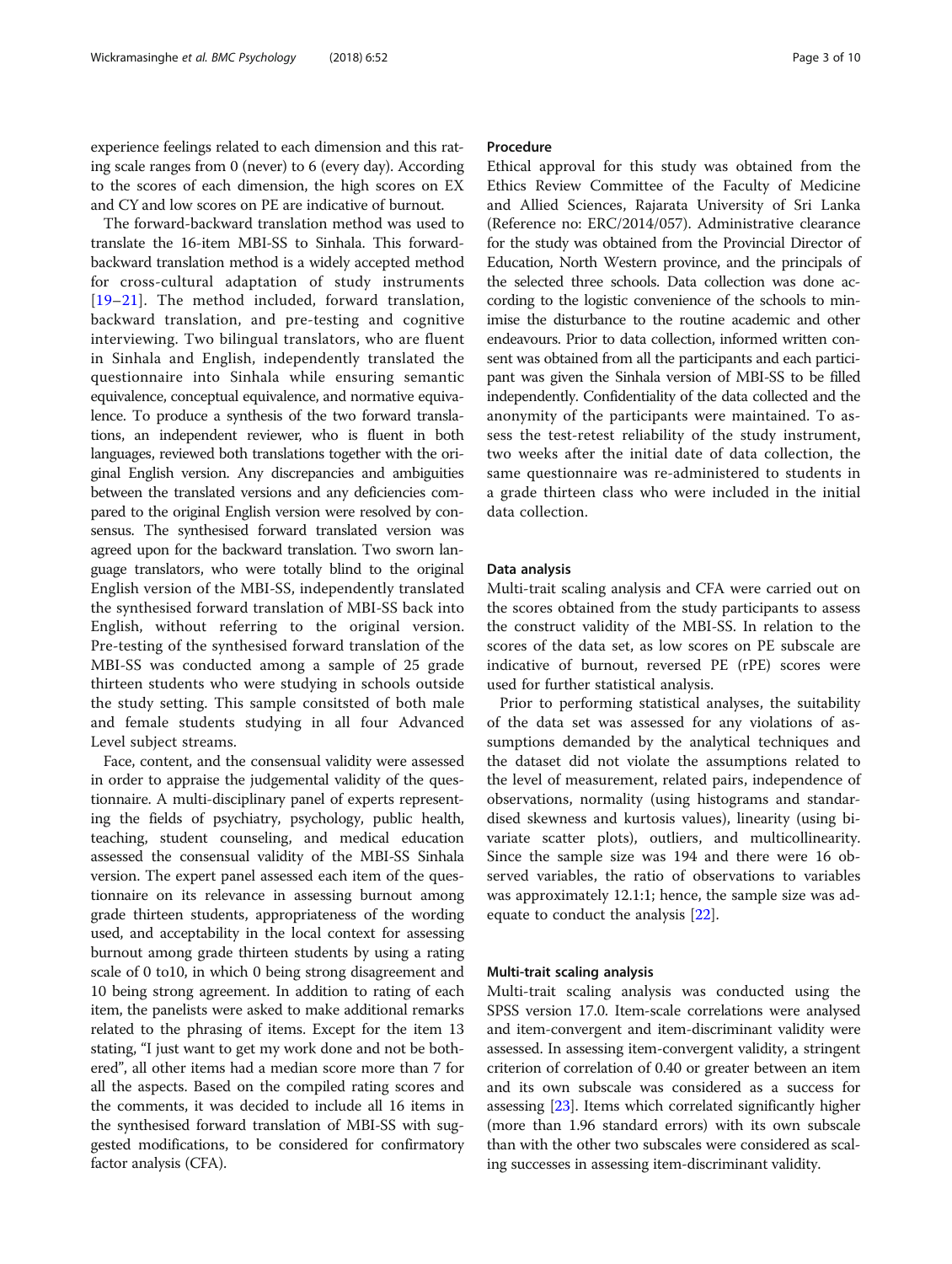### **CFA**

In relation to factorial validity, as the three-factor model of MBI-SS is well established and substantiated by numerous research findings, CFA was employed to assess the extent to which underlying three-factor model was replicated in the observed data using the analytic software Linear Structural Relations (LISREL) version 9.1. The structure of the MBI-SS was evaluated based on a variety of fit indices, including absolute fit indices, relative fit indices and parsimony fit indices. Satorra-Bentler scaled chi-square test, Root Mean Square Error of Approximation (RMSEA), Goodness-of-Fit Index (GFI), Adjusted Goodness-of-Fit Index (AGFI), and Standardised Root Mean Square Residual (SRMR) were used as the absolute fit indices. Comparative Fit Index (CFI) and Non-Normed Fit Index (NNFI) were used as the relative fit indices, while Parsimony Goodness-of-Fit Index (PGFI) and Parsimonious Normed Fit Index (PNFI) were used as the parsimony fit indices.

The analysis was conducted in two steps. In the first step, following models were assessed.

- a) One-factor model: All 16 items of MBI-SS were loaded on to one latent factor.
- b) Two-factor model: Items measuring EX (five items) and measuring CY (five items) were loaded on to a single latent factor and items measuring rPE (six items) were loaded on to a different latent factor.
- c) Three-factor model: Items measuring EX, CY, and rPE were loaded on to three separate latent factors.

In the second step, specification search for the three-factor model was carried out considering the psychometric properties evaluated for the items in previous validity assessment methods, changes made to the three-factor model in the previous studies, and also the suggestions for modifications offered by LISREL analysis. In this step, modified three models of the original three-factor model were compared with each other.

- a) Model 1: Owing to the complexity of covariance structure models and correlational data, it is likely that model modifications would substantially improve the fit of the model to the data [[24](#page-9-0)]. Hence, six correlated error terms were added to the three-factor model as per the suggestions for modifications offered by LISREL analysis.
- b) Model 2: Previous studies regarding the factorial validity of MBI-SS have removed the item 13, as it was found to be ambivalent and thus unsound [\[2](#page-8-0), [25\]](#page-9-0). In appraising consensual validity of the items of MBI-SS, this item received low median rating scores by the multi-disciplinary panel of experts. Furthermore, item 13 did not yield a

scaling success at item-discriminant validity in multi-trait scaling analysis. Hence, it was decided to delete this item from MBI-SS and the modified model was evaluated in CFA.

c) Model 3: Though the model evaluated in the previous step yielded improvement in several fit indices, it was decided to incorporate six correlated error terms as per the suggestions for modifications offered by LISREL analysis.

#### Assessment of reliability

In order to assess the reliability or the consistency of information gathered by the Sinhala version of MBI-SS, two methods, viz., internal consistency and test-retest reliability were employed.

Test-retest reliability was assessed by administering the Sinhala version of MBI-SS after a gap of two weeks in a sub-sample of participants enrolled in the study.

## Results

## Descriptive statistics of the MBI-SS scores

Scoring of the MBI-SS Sinhala version was carried out according to the instructions provided in the MBI manual [[1\]](#page-8-0). The manual recommends reporting means and SD of each subscale. Furthermore, it recommends computing the average rating scores across the items within each of the three subscales. The scores of PE subscale, which is inversely associated with burnout showed a higher, mean item score  $(4.34, SD = 1.27)$  compared to the other two subscales. Descriptive statistics of the MBI-SS subscales are given in Table 1.

#### Multi-trait scaling analysis

Results of the multi-trait scaling analysis conducted on MBI-SS validation study are summarised in Table [2](#page-4-0). The item-convergent validity and the item-discriminant validity of each item were assessed by item-scale correlations. Item-convergent validity was supported if an item correlates substantially (a corrected correlation of 0.40 or more) with the scale it is hypothesised to represent. Hence, except for the item13, for all other items, item-convergence was confirmed. Item discrimination was supported if the correlation between an item and the subscale that it is hypothesised to measure was significantly larger (more than 1.96 standard errors) than

|                                             |  | <b>Table 1</b> Descriptive statistics of the MBI-SS subscale scores |
|---------------------------------------------|--|---------------------------------------------------------------------|
| among grade thirteen students ( $n = 194$ ) |  |                                                                     |

| Subscale  | Mean total score | SD.  | Mean item score | SD   |
|-----------|------------------|------|-----------------|------|
| <b>FX</b> | 11.66            | 6.29 | 2.33            | 1.26 |
| CY.       | 9.89             | 4.87 | 198             | 0.98 |
| PF        | 26.07            | 7.61 | 4 3 4           | 1.27 |
| rPF       | 9.93             | 7.61 | 1.66            | 1 27 |
|           |                  |      |                 |      |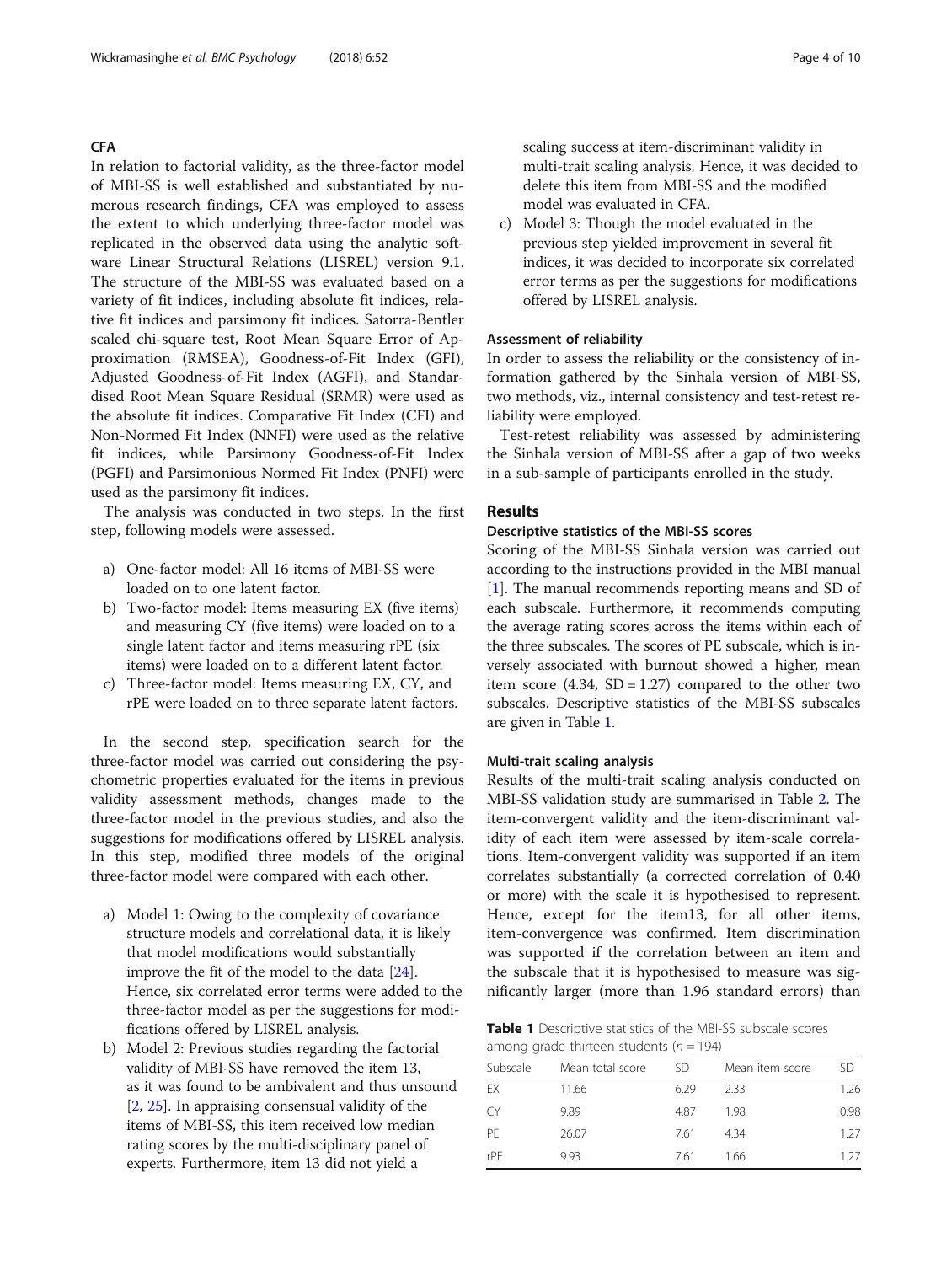<span id="page-4-0"></span>the correlations of that item with other subscales. Except for the item13, all item-scale correlations for other items emerged as scaling successes. Hence, according to multi-trait scaling analysis, except for the item 13, item-convergent validity and item-discriminant validity were confirmed for other 15 items in the MBI-SS.

## **CFA**

Model fit statistics in relation to absolute, relative, and parsimony fit indices of the first step, i.e. one-factor, two-factor, and three-factor models are summarised in the Table [3](#page-5-0). According to Satorra-Bentler scaled Chi-square test, none of the factor models tested fit the data well ( $p < 0.001$ ). However,  $\chi^2$  statistic is sensitive to sample size and it nearly always rejects the model when large samples are used [\[26](#page-9-0), [27](#page-9-0)]. Hence, the results were interpreted in conjunction with other model fit indices. The RMSEA values did not meet the threshold value of a good model fit for any of the three models tested, though the value for the three-factor model showed relative improvement. Both GFI and AGFI values were indicative of model improvement in the three-factor model in comparison to other two models at sub-optimal level. Furthermore, SRMR value was within the desirable range only for the three-factor model.

All relative (CFI & NNFI) and parsimony (PGFI & PNFI) fit indices showed values above the desired levels for all the three models tested and the three-factor model yielded comparatively better results. Hence, it was concluded that the three-factor model showed improvement compared to other two models. However, the overall fit of the three-factor model warranted further improvement.

The model fit statistics of the second step related to the specification search are summarised in Table [4](#page-5-0). Irrespective of the model modifications,  $\chi^2$  test remained significant. However, introduction of six correlated error terms into the three-factor model of MBI-SS, improved the RMSEA value and it yielded desired value compatible with a good model fit (0.068). In spite of the improvement in GFI and AGFI indices, the values remained below the desired value of a good model fit (0.892 and 0.846 respectively). The three-factor model with item 13 deleted also yielded similar results. However, except for SRMR of 0.0470, the other indices did not improve beyond the desired values. In contrast, the model with item 13 deleted and six correlated error terms added, showed substantial improvement in RMSEA value. Not only the value was 0.064, but also the upper bound of 90% CI was also below the desired value of 0.08. The GFI was 0.911, which is also beyond the desired value.

All relative (CFI and NNFI) and parsimony (PGFI and PNFI) fit indices showed values above the desired levels for all the three models tested. Hence, the results are suggestive that the three modified models of the three-factor model showed superior fit to data in comparison with the original three-factor model.

Following the specification search, it was evident that the addition of error covariances to the model resulted in improvement of the model fit. Considering the fact that no model fits real-world phenomena exactly and the problems encountered with addition of error covariances to the model, the three-factor model with item13 deleted was considered as an acceptable model, which fits the data. This conclusion is substantiated by having

**Table 2** Item-scale correlations of the MBI-SS, item-convergent and item-discriminant validity ( $n = 194$ )

| Item            | EX score | CY score | rPE score | Standard error (SE) | Cut-off value (-1.96 SE) | Scaling success |
|-----------------|----------|----------|-----------|---------------------|--------------------------|-----------------|
| EX1             | 0.785    | 0.499    | 0.594     | 0.045               | 0.697                    | <b>Success</b>  |
| EX <sub>2</sub> | 0.764    | 0.466    | 0.564     | 0.047               | 0.672                    | Success         |
| EX3             | 0.779    | 0.511    | 0.598     | 0.045               | 0.690                    | Success         |
| EX4             | 0.791    | 0.501    | 0.627     | 0.044               | 0.704                    | Success         |
| EX6             | 0.786    | 0.537    | 0.634     | 0.045               | 0.698                    | <b>Success</b>  |
| CY8             | 0.668    | 0.762    | 0.683     | 0.048               | 0.667                    | <b>Success</b>  |
| CY9             | 0.623    | 0.810    | 0.695     | 0.042               | 0.727                    | <b>Success</b>  |
| <b>CY13</b>     | 0.687    | 0.366    | 0.579     | 0.067               | 0.234                    | Not success     |
| CY14            | 0.657    | 0.838    | 0.744     | 0.039               | 0.761                    | Success         |
| CY15            | 0.642    | 0.810    | 0.688     | 0.042               | 0.727                    | <b>Success</b>  |
| PE5             | 0.593    | 0.487    | 0.710     | 0.051               | 0.610                    | <b>Success</b>  |
| PE7             | 0.690    | 0.617    | 0.841     | 0.039               | 0.764                    | <b>Success</b>  |
| <b>PE10</b>     | 0.677    | 0.685    | 0.829     | 0.040               | 0.749                    | Success         |
| <b>PE11</b>     | 0.615    | 0.678    | 0.827     | 0.041               | 0.747                    | Success         |
| PE12            | 0.534    | 0.552    | 0.787     | 0.044               | 0.699                    | <b>Success</b>  |
| PE16            | 0.530    | 0.669    | 0.753     | 0.047               | 0.659                    | Success         |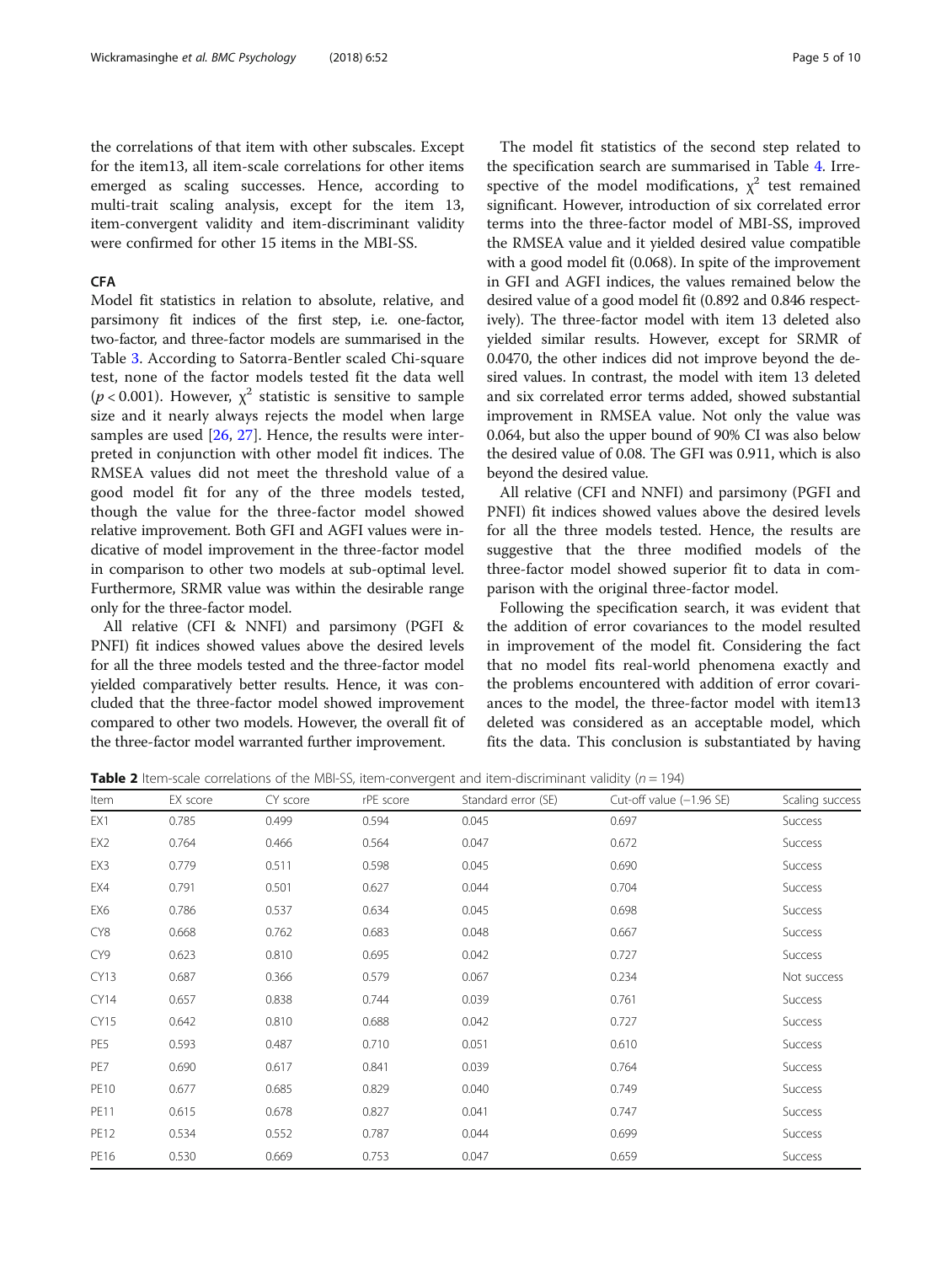<span id="page-5-0"></span>Table 3 Model fit statistics of one-factor, two-factor and three-factor models of the MBI-SS

| Model              | Absolute fit indices |     |       |              |       |       |             | Relative fit indices |             |       | Parsimony fit indices |  |
|--------------------|----------------------|-----|-------|--------------|-------|-------|-------------|----------------------|-------------|-------|-----------------------|--|
|                    |                      | df  | n     | <b>RMSEA</b> | GFI   | AGFI  | <b>SRMR</b> | CΕ                   | <b>NNFI</b> | PGFI  | PNFI                  |  |
| One-factor model   | 252.58               | 90  | 0.000 | 0.097        | 0.838 | 0.784 | 0.0513      | በ 971                | 0.967       | 0.628 | 0.820                 |  |
| Two-factor model   | 280.37               | 103 | 0.000 | 0.095        | 0.832 | 0.779 | 0.0510      | 0.972                | 0.968       | 0.630 | 0.821                 |  |
| Three-factor model | 258.56               | 10. | 0.000 | 0.090        | 0.850 | 0.798 | 0.0498      | 0 975                | 0.971       | 0.631 | 0.808                 |  |

χ<sup>2</sup> Satorra-Bentler scaled Chi-square test (desired value p > 0.05), RMSEA Root Mean Square Error of Approximation (desired value < 0.08), GFI Goodness-of-Fit<br>Index (desired value > 0.9), 4GFI Adjusted Goodness-of-Fit In Index (desired value > 0.9), AGFI Adjusted Goodness-of-Fit Index (desired value > 0.9), SRMR Standardised Root Mean Square Residual (desired value < 0.05), CFI Comparative Fit Index (desired value > 0.95), NNFI Non-Normed Fit Index (desired value > 0.95), PGFI Parsimony Goodness-of-Fit Index (desired value > 0.5), PNFI Parsimonious Normed Fit Index (desired value > 0.5)

a combination of fit indices representing all three categories, which reached desired threshold values. The resultant standard parameter estimates for the modified factor structure is given in Fig. [1](#page-6-0) and in this model, all the factor loadings of this model were statistically significant ( $p < 0.05$ ). Furthermore, all the items had factor loadings larger than 0.6 from its own latent factor.

#### Reliability

## Internal consistency

Internal consistency was assessed by calculating Cronbach's α coefficient for each subscale of the MBI-SS. Validated MBI-SS consisted of five items measuring EX subscale, four items measuring CY subscale and six items measuring rPE subscale. The impact of each item on the related subscale was assessed by computing Cronbach's α when the respective item is deleted. None of the items included in the analysis showed  $α$  values greater than the final  $α$  value. Hence, all the items were retained in the analysis. According to the analysis, all three subscales showed high internal consistency with Cronbach's α coefficient values of 0.837, 0.869, and 0.881 for EX, CY, and rPE subscales respectively.

## Test-retest reliability

The data from a group of 22 students collected two weeks after the initial administration of the MBI-SS were assessed for the test-retest reliability of the instrument and the test-retest reliability assessment revealed strong,

positive correlations for each of the three subscales of MBI-SS. For the EX, CY, and rPE subscales, the correlation coefficients were 0.858, 0.910, and 0.890 respectively. The correlation coefficients were statistically significant at  $p < 0.001$ .

## **Discussion**

The concept of student burnout has been explored across different student populations representing varying educational contexts [\[2](#page-8-0), [5,](#page-8-0) [9](#page-9-0)–[12](#page-9-0)]. However, the novelty of the concept and the absence of a proper assessment tool have hindered the exploration of the concept in many of the South Asian countries including Sri Lanka.

The present study was designed with the objective of validating the Sinhala version of the MBI-SS among Sri Lankan collegiate cycle students. Hence, a cross sectional design deemed appropriate for this purpose. Review of literature in relation to student burnout has demonstrated that the concept of burnout shows heterogeneity across different educational contexts. Hence, it is pertinent to select a specific student population to whom a common educational context is applicable. Taking this issue into consideration, the students in the collegiate cycle, who were studying in grade thirteen, were selected to minimise the heterogeneity in relation to their academic endeavours. In addition, the study sample was selected to represent both male and female students studying in all four subject streams. Three Sinhala medium government schools were selected considering

Table 4 Model fit statistics in specification search of the three-factor model of the MBI-SS

| Model                                                                 | Absolute fit indices |     |       |              |       |            |             | Relative fit indices |             | Parsimony fit indices |       |
|-----------------------------------------------------------------------|----------------------|-----|-------|--------------|-------|------------|-------------|----------------------|-------------|-----------------------|-------|
|                                                                       |                      | df  | p     | <b>RMSEA</b> | GFI   | <b>AGF</b> | <b>SRMR</b> | CFI                  | <b>NNFI</b> | PGFI                  | PNFI  |
| Three-factor model                                                    | 258.56               | 101 | 0.000 | 0.090        | 0.850 | 0.798      | 0.0498      | 0.975                | 0.971       | 0.631                 | 0.808 |
| Three-factor model + correlated<br>error terms                        | 79.57                | 95  | 0.000 | 0.068        | 0.892 | 0.846      | 0.0407      | 0.987                | 0.983       | 0.623                 | 0.770 |
| Three-factor model with item<br>13 deleted                            | 211.84               | 87  | 0.000 | 0.086        | 0.869 | 0.819      | 0.0470      | 0.978                | 0.973       | 0.630                 | 0.798 |
| Three-factor model with item 13<br>$deleted + correlated error terms$ | 146.38               | 81  | 0.000 | 0.064        | 0.911 | 0.868      | 0.0403      | 0.988                | 0.974       | 0.615                 | 0.752 |

χ<sup>2</sup> Satorra-Bentler scaled Chi-square test (desired value p > 0.05), RMSEA Root Mean Square Error of Approximation (desired value < 0.08), GFI Goodness-of-Fit<br>Index (desired value > 0.0), 4GFI Adjusted Goodness-of-Fit In Index (desired value > 0.9), AGFI Adjusted Goodness-of-Fit Index (desired value > 0.9), SRMR Standardised Root Mean Square Residual (desired value < 0.05), CFI Comparative Fit Index (desired value > 0.95), NNFI Non-Normed Fit Index (desired value > 0.95), PGFI Parsimony Goodness-of-Fit Index (desired value > 0.5), PNFI Parsimonious Normed Fit Index (desired value > 0.5)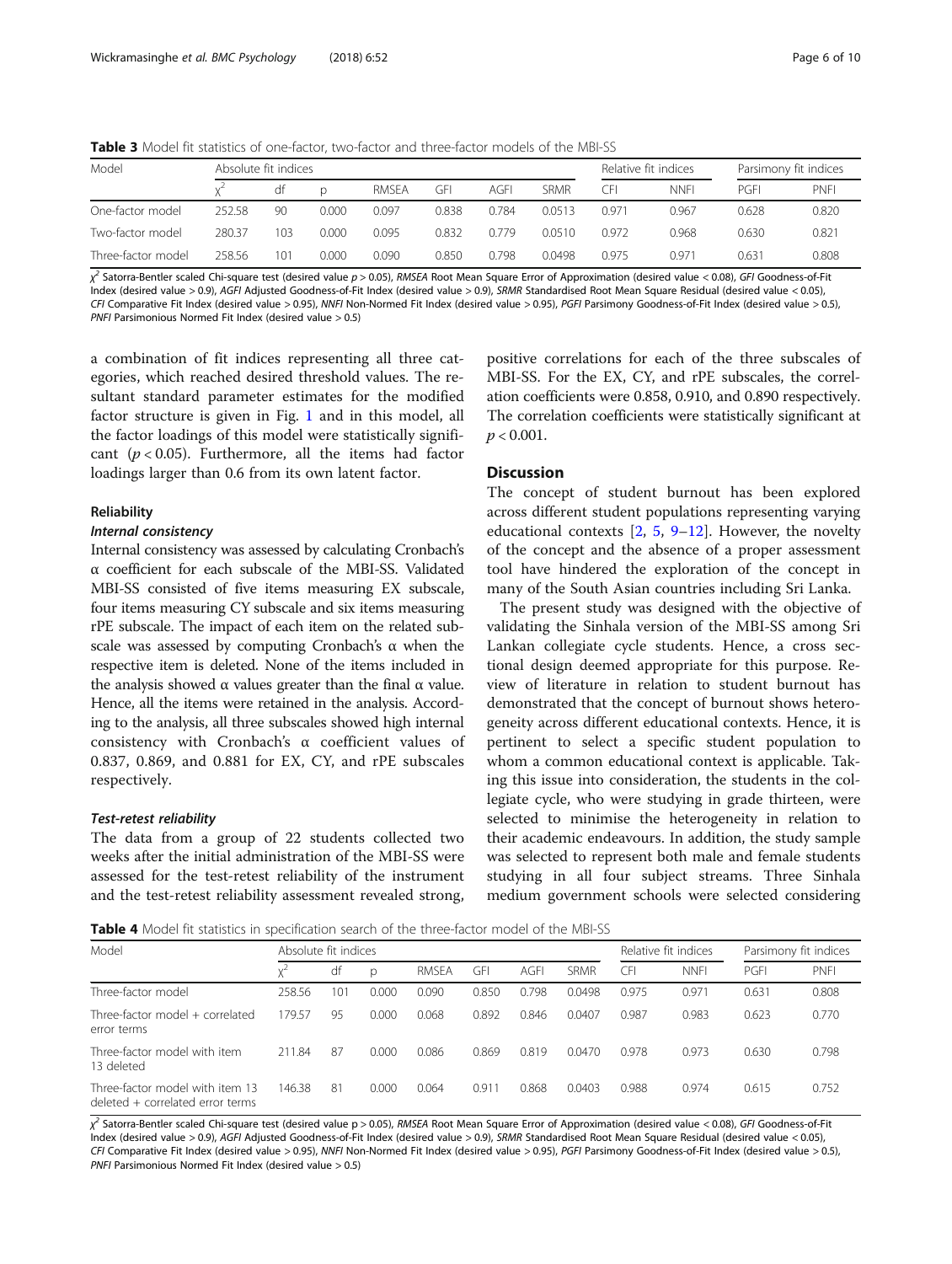<span id="page-6-0"></span>

the logistic feasibility to conduct clinical interviews by the Consultant Psychiatrist, the ease of accruing a relatively large number of students on a given date of data collection and having satisfactory infrastructure facilities in the schools to arrange suitable places for data collection and conducting clinical interviews. The study sample was similar to the national statistics related to the sex distribution and the sample distribution pattern with regard to subject streams was not very different from that of the country profile, with Arts, Science and Commerce being the main subject streams and a relatively small percentage of students studying in the Technology subject stream. Furthermore, as mentioned above, the sample size of the study deemed adequate to conduct a validation study [[22](#page-9-0)].

The forward-backward translation method, which is a widely accepted method for cross-cultural adaptation of study instruments  $[19-21]$  $[19-21]$  $[19-21]$ , was employed in the translation of the study instrument. During the process, particular emphasis was given to ensure semantic equivalence, conceptual equivalence and normative equivalence. This was achieved by conducting this process in conjunction with language experts and the technical experts. Furthermore, a multi-disciplinary panel of experts representing many important fields related to student burnout has assessed the judgmental validity of the questionnaire. Expect for the item 13, all the other items were found to have high median rating scores. Item 13 ("I just want to get my work done and not be bothered") was identified as ambivalent. Though it is an item that reflects a negative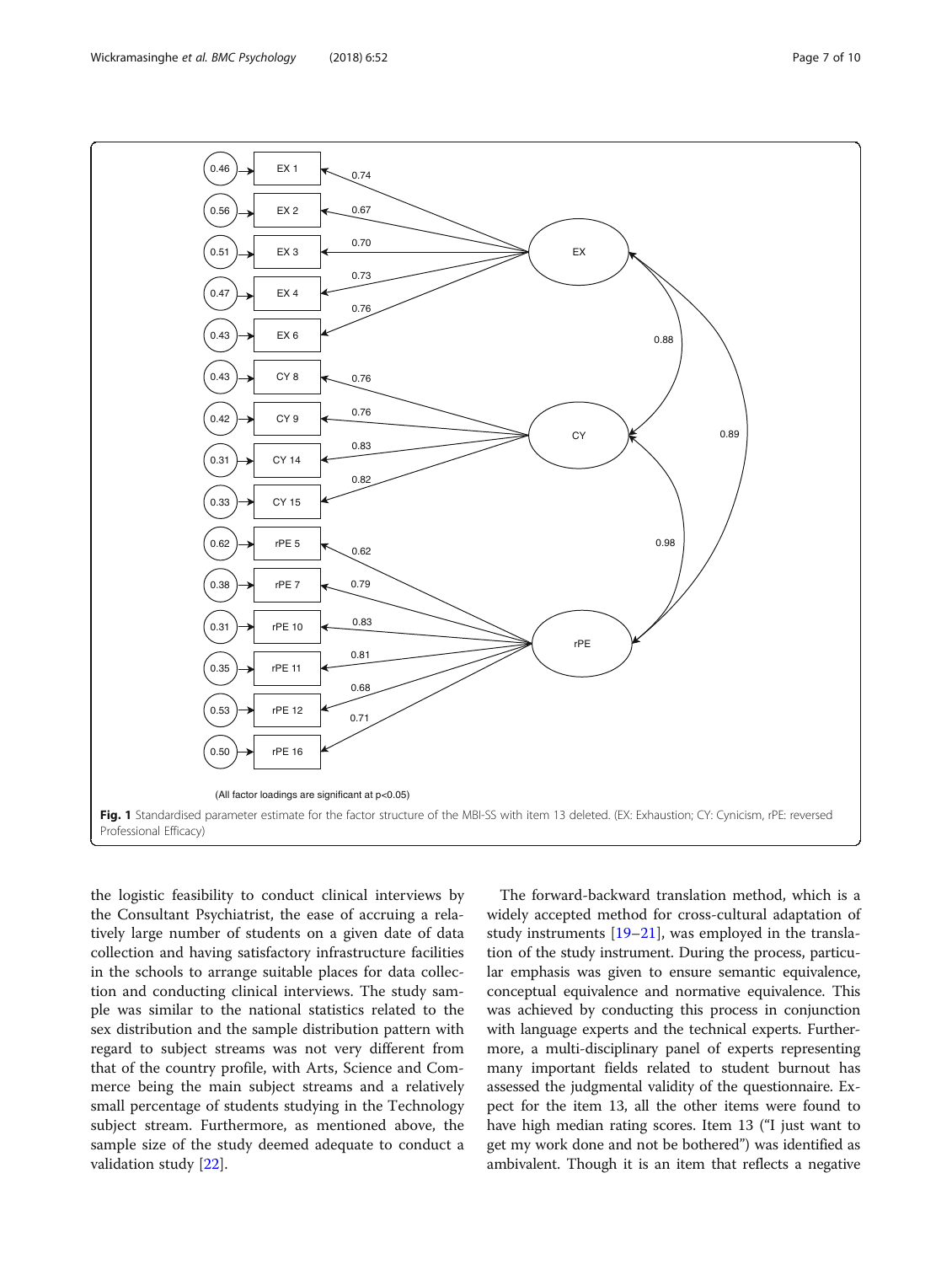attitude, it could also be interpreted as a positive attitude by those who would like to successfully complete academic endeavors without making them to bother their lives. Similarly, this item was identified as having poor psychometric properties by some other researchers largely owing to its ambivalent nature [[2,](#page-8-0) [5](#page-8-0), [25](#page-9-0), [28\]](#page-9-0). The studies that have used 15-item MBI-SS, have also omitted this specific item from the study instrument [\[11,](#page-9-0) [29](#page-9-0)]. However, the reasons for the omission have not been stated.

Multi-trait scaling analysis was used to assess the hypothesised scale structure of the MBI-SS as the primary step in analysing whether the set of items in MBI-SS can be appropriately combined into summated rating scales [[23](#page-9-0)]. In multi-trait scaling analysis, except for the item 13, item-convergent validity and item-discriminant validity were confirmed for other 15 items in the MBI-SS. The ambivalent nature of the item 13 may have resulted in not having satisfactory item-convergent and itemdiscriminant validity in multi-trait scaling analysis.

CFA is considered as a viable method of assessing the construct validity of study instruments. CFA necessitates a strong priori theory underlying the measurement model before analysing data [\[30](#page-9-0)]. Additionally, CFA is often used in data analysis to examine the expected level of causal connections between variables [\[31](#page-9-0)]. Since the tri-dimensional structure of the MBI-SS has been widely established in literature, CFA was employed to assess the construct validity of the MBI-SS in the present study. Since there is no consensus as to what category of model fit indices are to be used in assessing the model fit, a combination of absolute fit indices, relative fit indices, and parsimony fit indices were used in the present study for that purpose [\[32\]](#page-9-0).

The results of the CFA revealed that the three-factor model fitted the data set better than the one-factor and the two-factor models. This finding is congruent with the findings of several other researchers who have tested the CFA of one-factor model and the three-factor model [[1\]](#page-8-0). Analysis revealed that, the values for all absolute fit indices, relative fit indices, and parsimony fit indices of three-factor model were better than those of one-factor and two-factor models. However, among the absolute fit indices, only SRMR had reached the stipulated cut-off value  $(< 0.05)$ .

Since the fit indices of the three-factor model showed room for further improvement, specification search for the three-factor model was carried out. To overcome the psychometric limits of the MBI, several procedures have been highlighted in the literature. These methods include, allowing correlated error terms, allowing items to load on more than one factor, eliminating items, and increasing or decreasing the number of factors [[33](#page-9-0)]. In the present study, the specification search was carried out considering the psychometric properties evaluated for the questionnaire items in previous validity assessment methods. In relation to that, since item 13 had received low median rating scores in assessing the judgmental validity and since the item had unsatisfactory results at multi-trait scaling analysis, a modified three-factor model with item 13 deleted was tested in CFA. Furthermore, the suggestions for modifications in relation to adding correlated error terms offered by LISREL were considered in the specification search.

The modified three-factor model with item 13 deleted proved to be a better model fit to the data in comparison to the original three-factor model. Additionally, the modified three-factor models with addition of correlated error terms had revealed superior fit to data in comparison with the original three-factor model. The possible reasons behind this phenomenon are, the existence of random measurement errors or unmeasured variables underlying the items. However, this improvement in model fit is at the expense of lack of generalisability of the findings. According to MacCallum et al. [[24](#page-9-0)], the specification search process is inherently susceptible to capitalisation on chance, owing to the potential role of idiosyncratic characteristics of the sample influencing the particular modifications.

Even though the modified three-factor models with addition of correlated error terms had revealed superior fit to data in comparison with the original three-factor model, they had not shown substantial improvement in the model fit when compared with the modified three-factor model with item 13 deleted. Considering the fact that no model fits real-world phenomena exactly and the problems encountered with addition of correlated error terms to the model, the three-factor model with item 13 deleted was considered as an acceptable model, which fits the data. This conclusion is substantiated with having a combination of fit indices representing all the three categories, which reached desired threshold values (RMSEA = 0.080, SRMR = 0.0470, CFI = 0.978, NNFI = 0.973, PGFI = 0.630, PNFI = 0.798). This finding is consistent with other studies conducted to assess the validity of the MBI-SS [[2](#page-8-0), [5](#page-8-0), [34](#page-9-0)]. Even though, few other MBI-SS validation studies had revealed that 15-item MBI-SS showed acceptable fit to data, they have not specified which item had been deleted from the original 16-item version of the MBI-SS [\[35](#page-9-0), [36\]](#page-9-0).

Assessment of reliability of the Sinhala version of the MBI-SS was done by assessing the internal consistency and the test-retest reliability. Internal consistency revealed that, all three subscales of burnout were having high Cronbach's α coefficient values. This finding is consistent with findings of other studies conducted across the globe, involving different language versions of the MBI-SS. The internal consistency was revealed as high in Portuguese version [[2](#page-8-0), [11](#page-9-0), [29](#page-9-0)], Spanish version [\[2](#page-8-0)],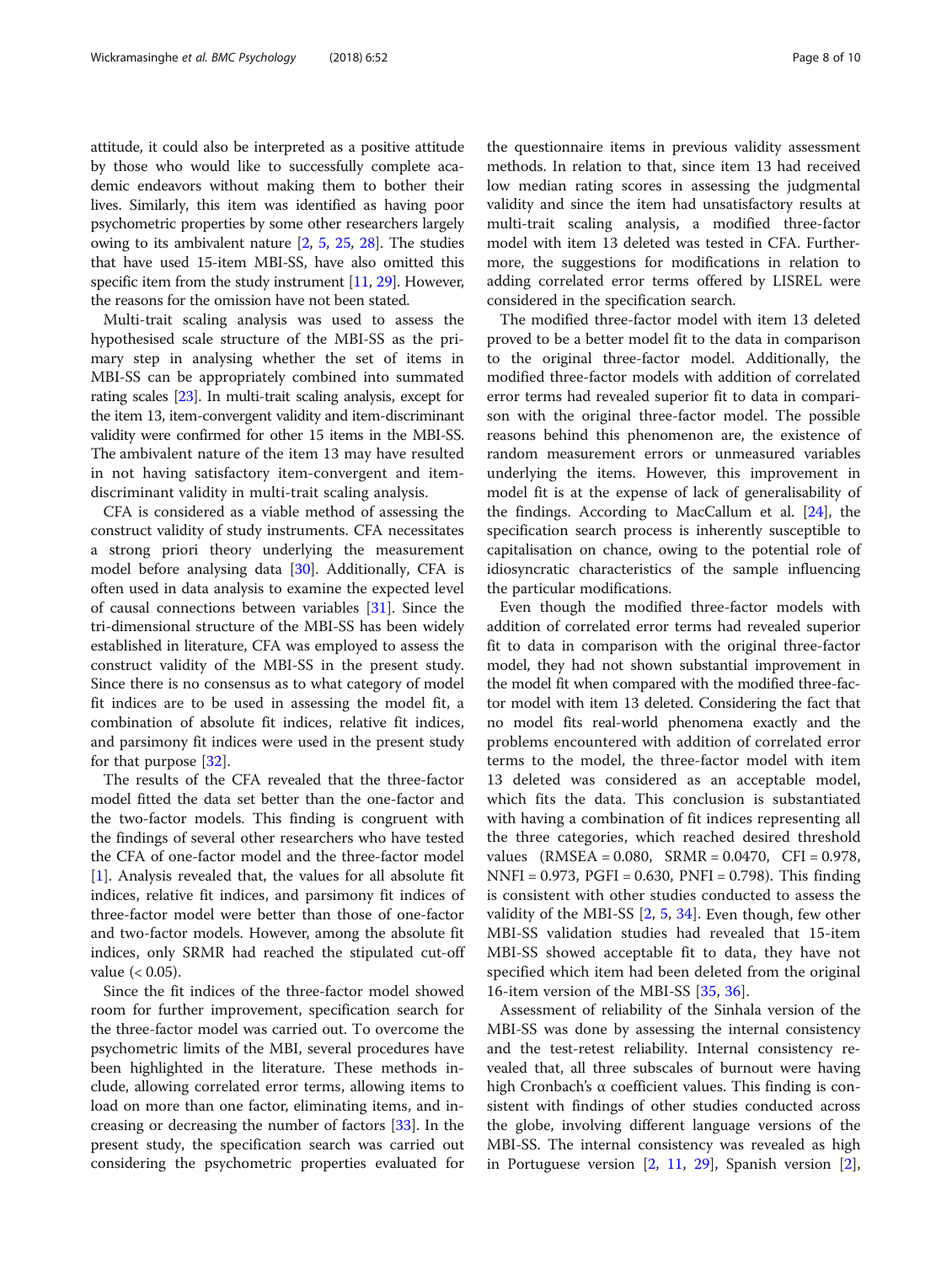<span id="page-8-0"></span>Dutch version [2], Chinese version [5], Turkish version [[34](#page-9-0)–[36](#page-9-0)], and Persian version [[37\]](#page-9-0) of the MBI-SS.

The present study revealed that the test-retest correlation coefficients were high for each of the three subscales of the Sinhala version of the MBI-SS. The study conducted by Kutsal and Bilge [\[34\]](#page-9-0) revealed very high coefficient values for all three subscales in a sample of Turkish high school students after a gap of three weeks.

Given that the results generated from factor analysis are often sample specific [[38\]](#page-9-0), generalisability of the present study findings to other populations should be done with caution, considering the variations in educational and cultural contexts. Furthermore, selecting the three Sinhala medium government schools considering the logistic feasibility is another study limitation, which affects the generalisability of the study findings. Even though the total sample size was adequate to conduct factor analysis, it is important to note the relatively small number of study participants in different subject streams, which highlights the need for future studies involving multi-group analyses.

#### Conclusions

The present study confirms the three dimensional structure of the student burnout concept. The Sinhala version of the 15-item MBI-SS is a valid and a reliable instrument to assess the burnout status among collegiate cycle students in Sri Lanka.

The Sinhala version of the 15-item MBI-SS, due to its brevity, relative ease of administration, and sound psychometric properties, could be used as an effective screening tool for the assessment of burnout at the school level. It will allow identification of the affected students at early stages, which is important in effective secondary prevention, and identification of vulnerable students, which is imperative for the primary prevention.

Moreover, given that the three-factor structure of the MBI-SS has been established in the Sri Lankan context strengthening the evidence base for the relevance and the applicability of the concept of student burnout in the South Asian context, future research could be conducted involving different South Asian student populations.

#### Abbreviations

AGFI: Adjusted Goodness-of-Fit Index; CFA: Confirmatory Factor Analysis; CFI: Comparative Fit Index; CY: Cynicism; EX: Exhaustion; GCE: General Certificate of Examination; GFI: Goodness-of-Fit Index; LISREL: Linear Structural Relations; MBI: Maslach Burnout Inventory; MBI-GS: Maslach Burnout Inventory-General Survey; MBI-SS: Maslach Burnout Inventory-Student Survey; NNFI: Non-Normed Fit Index; PE: Professional Efficacy; PGFI: Parsimony Goodness-of-Fit Index; PNFI: Parsimonious Normed Fit Index; RMSEA: Root Mean Square Error of Approximation; rPE: reversed Professional Efficacy; SD: Standard Deviation; SRMR: Standardised Root Mean Square Residual

#### Acknowledgements

Authors would like to acknowledge all the students who participated in the study for their support, all experts involved in assessing the judgmental validity of the study instrument for their valuable contribution and guidance, and Mrs. Shanthi Attanayake and Mrs. Bhagya Senanayake for their support during data collection.

#### Funding

This work was supported by the University Grants Commission-Sri Lanka, under the Postgraduate Research Grant scheme [Grant number: UGC/DRIC/PG/2015(I)/ RUSL/01]. The funding body did not involve in the design of the study and collection, analysis, and interpretation of data, and in writing the manuscript.

#### Availability of data and materials

The datasets used and analysed during the present study are available from the corresponding author on reasonable request.

#### Authors' contributions

NDW, DSD, and GSA were involved in the conception and design of the study. NDW collected, analysed and interpreted data. DSD and GSA made substantial contribution to data analysis and interpretation. NDW prepared the manuscript. DSD and GSA made substantial contribution to revise the manuscript. All authors read and approved the final manuscript.

#### Ethics approval and consent to participate

Ethical clearance to conduct the study was obtained from the Ethics Review Committee of the Faculty of Medicine and Allied Sciences, Rajarata University of Sri Lanka (Reference no: ERC/2014/057). Informed written consent from all the participants were obtained prior to data collection. (All the participants were above the age of 16 years).

#### Consent for publication

Not applicable.

#### Competing interests

The authors declare that they have no competing interests.

#### Publisher's Note

Springer Nature remains neutral with regard to jurisdictional claims in published maps and institutional affiliations.

#### Author details

<sup>1</sup>Department of Community Medicine, Faculty of Medicine and Allied Sciences, Rajarata University of Sri Lanka, Saliyapura 50008, Sri Lanka. 2 Department of Community Medicine, Faculty of Medicine, University of Peradeniya, Peradeniya 20400, Sri Lanka. <sup>3</sup>Teaching Hospital-Kandy, Kandy 20000, Sri Lanka.

## Received: 10 June 2018 Accepted: 29 October 2018 Published online: 12 November 2018

#### References

- 1. Maslach C, Jackson SE, Leiter MP. Maslach burnout inventory manual. 3rd ed. Palo Alto, CA: Consulting Psychologists Press; 1996.
- 2. Schaufeli WB, Martinez IM, Pinto AM, Salanova M, Bakker AB. Burnout and engagement in university students: a cross-National Study. J Cross-Cult Psychol. 2002;33:464–81.
- 3. Schaufeli WB, Leiter MP, Maslach C, Michael PL, Christina M. Burnout: 35 years of research and practice. Career Dev Int. 2009;14:204–20.
- 4. Schaufeli WB, Taris TW. The conceptualization and measurement of burnout: common ground and worlds apart. Work Stress. 2005;19:256–62.
- Hu Q, Schaufeli WB. The factorial validity of the Maslach burnout inventorystudent survey in China. Psychol Rep. 2009;105:394–408.
- 6. Campos JADB, Jordani PC, Zucoloto ML, Bonafé FSS, Maroco J. Burnout in dental students: effectiveness of different methods TT - Síndrome de Burnout em estudantes de Odontologia: efetividade de diferentes métodos. Rev Odontol UNESP. 2013;42:324–9.
- 7. Gil-Monte PR. Factorial validity of the Maslach burnout inventory (MBI-HSS) among Spanish professionals Validação fatorial de Maslach burnout inventory (MBI-HSS) Para profissionais espanhóis. Rev Saúde Pública. 2005; 39:1–8.